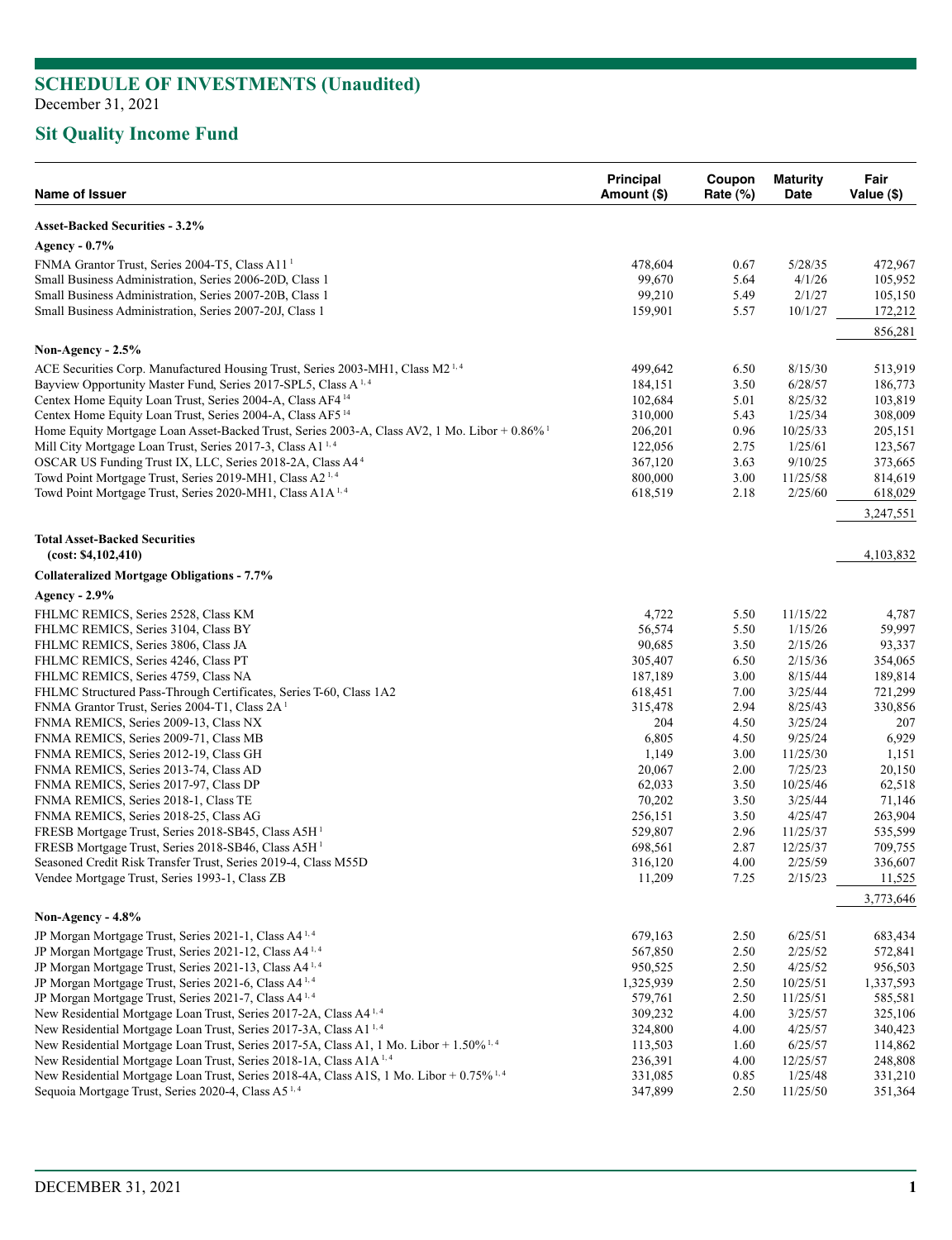# **Sit Quality Income Fund (Continued)**

| Name of Issuer                                                                        | <b>Principal</b><br>Amount (\$) | Coupon<br>Rate (%) | <b>Maturity</b><br>Date | Fair<br>Value (\$)   |
|---------------------------------------------------------------------------------------|---------------------------------|--------------------|-------------------------|----------------------|
| Wells Fargo Mortgaged Backed Securities Trust, Series 2020-5, Class A3 <sup>1,4</sup> | 305,405                         | 2.50               | 9/25/50                 | 306,467              |
|                                                                                       |                                 |                    |                         | 6,154,192            |
| <b>Total Collateralized Mortgage Obligations</b><br>(cost: \$9,925,444)               |                                 |                    |                         | 9,927,838            |
| Corporate Bonds - 21.7%                                                               |                                 |                    |                         |                      |
| Alaska Airlines 2020-1 Class B Pass Through Trust <sup>4</sup>                        | 808,157                         | 8.00               | 8/15/25                 | 899,729              |
| American Equity Investment Life Holding Co.                                           | 950,000                         | 5.00               | 6/15/27                 | 1,076,355            |
| Bank of America Corp. <sup>1</sup>                                                    | 1,100,000                       | 1.73               | 7/22/27                 | 1,092,615            |
| Bank OZK (Subordinated) <sup>1</sup>                                                  | 1,000,000                       | 2.75               | 10/1/31                 | 1,000,902            |
| BGC Partners, Inc.                                                                    | 900,000                         | 4.38               | 12/15/25                | 963,913              |
| British Airways 2020-1 Class B Pass Through Trust <sup>4</sup>                        | 377,870                         | 8.38               | 11/15/28                | 433,935              |
| Cabot Corp.                                                                           | 850,000                         | 3.40               | 9/15/26                 | 891,149              |
| Canadian Natural Resources, Ltd.<br>CVS Pass-Through Trust Series 2009 <sup>4</sup>   | 1,000,000                       | 3.85               | 6/1/27                  | 1,072,008            |
| Delta Air Lines 2015-1 Class A Pass Through Trust                                     | 904,185<br>554,348              | 8.35<br>3.88       | 7/10/31<br>7/30/27      | 1,151,782<br>580,011 |
| Delta Air Lines 2015-1 Class AA Pass Through Trust                                    | 369,561                         | 3.63               | 7/30/27                 | 388,426              |
| Duke Energy Florida Project Finance, LLC                                              | 1,185,000                       | 2.54               | 9/1/29                  | 1,220,437            |
| El Paso Natural Gas Co., LLC                                                          | 500,000                         | 7.50               | 11/15/26                | 607,667              |
| Equinor ASA                                                                           | 224,000                         | 7.15               | 11/15/25                | 269,926              |
| First Midwest Bancorp, Inc. (Subordinated)                                            | 1,000,000                       | 5.88               | 9/29/26                 | 1,147,611            |
| General Motors Financial Co., Inc.                                                    | 1,000,000                       | 2.70               | 8/20/27                 | 1,017,844            |
| Hyundai Capital America <sup>4</sup>                                                  | 1,245,000                       | 2.38               | 10/15/27                | 1,238,886            |
| Jackson National Life Insurance Co. (Subordinated) <sup>4</sup>                       | 1,000,000                       | 8.15               | 3/15/27                 | 1,279,434            |
| JetBlue 2019-1 Class B Pass Through Trust                                             | 833,016                         | 8.00               | 11/15/27                | 957,194              |
| JPMorgan Chase & Co., 3 Mo. Libor + $0.80\%$ <sup>1</sup>                             | 900,000                         | 1.00               | 5/10/23                 | 901,360              |
| Mercury General Corp.                                                                 | 150,000                         | 4.40               | 3/15/27                 | 165,449              |
| Metropolitan Life Insurance Co. (Subordinated) <sup>4</sup>                           | 750,000                         | 7.80               | 11/1/25                 | 910,882              |
| Minnesota Life Insurance Co. (Subordinated) <sup>4</sup>                              | 925,000                         | 8.25               | 9/15/25                 | 1,122,412            |
| Nationwide Mutual Insurance Co. (Subordinated), 3 Mo. Libor + $2.29\%$ <sup>1,4</sup> | 1,100,000                       | 2.49               | 12/15/24                | 1,101,323            |
| Orange & Rockland Utilities, Inc.                                                     | 700,000                         | 6.50               | 12/1/27                 | 856,767              |
| PennantPark Investment Corp.                                                          | 1,000,000                       | 4.00               | 11/1/26                 | 993,119              |
| RenaissanceRe Finance, Inc.                                                           | 725,000                         | 3.45               | 7/1/27                  | 780,035              |
| TIAA FSB Holdings, Inc. (Subordinated)                                                | 1,080,000                       | 5.75               | 7/2/25                  | 1,178,193            |
| Tosco Corp.                                                                           | 500,000                         | 7.80               | 1/1/27                  | 625,162              |
| Tyco Intl. Finance                                                                    | 1,000,000                       | 3.90               | 2/14/26                 | 1,047,844            |
| United Airlines 2014-1 Class A Pass Through Trust                                     | 899,515                         | 4.00               | 4/11/26                 | 941,545              |
| United Airlines 2016-2 Class AA Pass Through Trust                                    | 137,997                         | 2.88               | 10/7/28                 | 140,543              |
| <b>Total Corporate Bonds</b><br>(cost: \$28,051,996)                                  |                                 |                    |                         | 28,054,458           |
| Mortgage Pass-Through Securities - 16.9%                                              |                                 |                    |                         |                      |
| Federal Home Loan Mortgage Corporation - 4.4%                                         |                                 |                    |                         |                      |
| Freddie Mac                                                                           | 370,889                         | 2.00               | 11/1/31                 | 381,408              |
| Freddie Mac                                                                           | 478,915                         | 2.00               | 8/1/32                  | 492,544              |
| Freddie Mac                                                                           | 64,356                          | 3.00               | 9/1/27                  | 67,822               |
| Freddie Mac                                                                           | 671,501                         | 3.00               | 1/1/35                  | 711,788              |
| Freddie Mac                                                                           | 1,620,604                       | 3.00               | 1/1/36                  | 1,717,042            |
| Freddie Mac                                                                           | 12,603                          | 3.50               | 7/1/26                  | 13,282               |
| Freddie Mac                                                                           | 909,671                         | 3.50               | 8/1/31                  | 974,250              |
| Freddie Mac                                                                           | 343,972                         | 3.50               | 9/1/32                  | 364,115              |
| Freddie Mac                                                                           | 84,245                          | 4.00               | 7/1/26                  | 88,718               |
| Freddie Mac                                                                           | 87,619                          | 4.00               | 1/1/27                  | 92,279               |
| Freddie Mac                                                                           | 3,003                           | 4.50               | 7/1/26                  | 3,121                |
| Freddie Mac<br>Freddie Mac                                                            | 384,062<br>5,548                | 4.50<br>5.00       | 10/1/34<br>10/1/25      | 414,879<br>6,040     |
| Freddie Mac                                                                           | 331,959                         | 5.00               | 5/1/28                  | 361,480              |
|                                                                                       |                                 |                    |                         | 5,688,768            |
|                                                                                       |                                 |                    |                         |                      |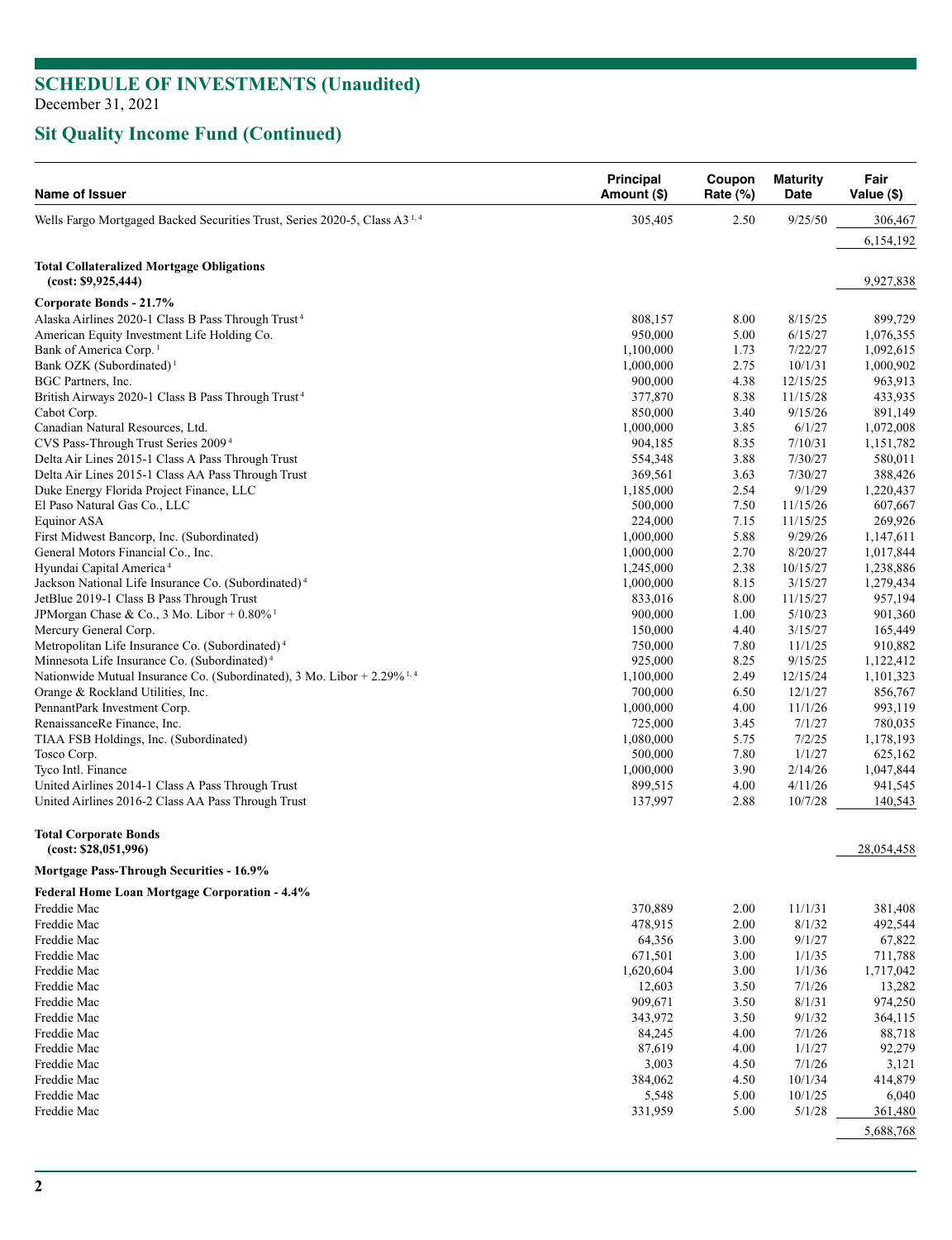# **Sit Quality Income Fund (Continued)**

| <b>Name of Issuer</b>                                                 | <b>Principal</b><br>Amount (\$) | Coupon<br>Rate (%) | <b>Maturity</b><br>Date | Fair<br>Value (\$) |
|-----------------------------------------------------------------------|---------------------------------|--------------------|-------------------------|--------------------|
| Federal National Mortgage Association - 10.9%                         |                                 |                    |                         |                    |
| Fannie Mae                                                            | 1,218,000                       | 2.35               | 5/1/23                  | 1,235,176          |
| Fannie Mae                                                            | 1,770,569                       | 2.50               | 6/1/31                  | 1,840,540          |
| Fannie Mae                                                            | 592,900                         | 2.50               | 2/1/35                  | 615,265            |
| Fannie Mae                                                            | 98,772                          | 3.00               | 8/1/28                  | 103,382            |
| Fannie Mae                                                            | 549,492                         | 3.00               | 9/1/32                  | 579,302            |
| Fannie Mae                                                            | 582,638                         | 3.00               | 4/1/40                  | 616,197            |
| Fannie Mae                                                            | 1,394,460                       | 3.00               | 6/1/40                  | 1,486,434          |
| Fannie Mae                                                            | 211,632                         | 3.50               | 1/1/26                  | 222,894            |
| Fannie Mae                                                            | 599,177                         | 3.50               | 2/1/32                  | 637,581            |
| Fannie Mae                                                            | 1,423,926                       | 3.50               | 8/1/33                  | 1,536,207          |
| Fannie Mae                                                            | 524,434                         | 3.50               | 5/1/35                  | 561,061            |
| Fannie Mae                                                            | 5,367                           | 4.00               | 9/1/24                  | 5,630              |
| Fannie Mae                                                            | 45,292                          | 4.00               | 6/1/25                  | 47,561             |
| Fannie Mae                                                            | 10,626                          | 4.00               | 10/1/31                 | 11,459             |
| Fannie Mae                                                            | 696,362                         | 4.00               | 10/1/34                 | 732,223            |
| Fannie Mae                                                            | 2,209,700                       | 4.00               | 1/1/39                  | 2,426,604          |
| Fannie Mae                                                            | 33,641                          | 4.50               | 4/1/25                  | 35,047             |
| Fannie Mae                                                            | 520,915                         | 5.50               | 8/1/40                  | 616,555            |
| Fannie Mae                                                            | 662,934                         | 5.50               | 2/1/42                  | 756,788            |
|                                                                       |                                 |                    |                         | 14,065,906         |
| <b>Government National Mortgage Association - 0.4%</b>                |                                 |                    |                         |                    |
| Ginnie Mae, US Treasury + 1.50% <sup>1</sup>                          | 21,575                          | 1.88               | 4/20/33                 | 22,382             |
| Ginnie Mae, US Treasury + $1.50\%$ <sup>1</sup>                       | 5,353                           | 1.88               | 4/20/42                 | 5,563              |
| Ginnie Mae                                                            | 2,028                           | 5.00               | 12/20/23                | 2,092              |
| Ginnie Mae                                                            | 2,797                           | 5.00               | 9/15/24                 | 2,846              |
| Ginnie Mae                                                            | 15,997                          | 5.00               | 6/20/26                 | 16,637             |
| Ginnie Mae                                                            | 471,748                         | 6.00               | 7/20/37                 | 540,999            |
|                                                                       |                                 |                    |                         | 590,519            |
| Other Federal Agency Securities - 1.2%                                |                                 |                    |                         |                    |
| Small Business Administration Pools, PRIME - 2.50% <sup>1</sup>       | 449,780                         | 0.75               | 5/25/43                 | 457,905            |
| Small Business Administration Pools, $PRIME + 0.80\%$ <sup>1</sup>    | 783,673                         | 4.05               | 2/25/28                 | 826,106            |
| Small Business Administration Pools, $PRIME + 0.81\%$ <sup>1</sup>    | 267,216                         | 4.06               | 3/25/30                 | 285,764            |
|                                                                       |                                 |                    |                         | 1,569,775          |
| <b>Total Mortgage Pass-Through Securities</b><br>(cost: \$21,855,977) |                                 |                    |                         | 21,914,968         |
| <b>Taxable Municipal Bonds - 10.3%</b>                                |                                 |                    |                         |                    |
| Borough of Naugatuck CT G.O.                                          | 190,000                         | 1.40               | 9/15/27                 | 187,076            |
| Chino, CA Public Financing Authority                                  | 215,000                         | 1.70               | 9/1/26                  | 213,321            |
| City of Cleveland OH                                                  | 125,000                         | 1.28               | 10/1/26                 | 123,413            |
| City of Cleveland OH                                                  | 325,000                         | 1.61               | 10/1/27                 | 322,904            |
| City of Encinitas CA                                                  | 500,000                         | 1.45               | 9/1/27                  | 488,500            |
| Colorado Housing & Finance Authority                                  | 5,000                           | 4.00               | 11/1/31                 | 5,151              |
| Columbus Metropolitan Housing Authority                               | 1,000,000                       | 1.25               | 11/1/24                 | 994,260            |
| County of Yamhill OR                                                  | 455,000                         | 4.50               | 10/1/30                 | 493,251            |
| Duluth Independent School District No. 709                            | 250,000                         | 2.00               | 2/1/24                  | 253,335            |
| Florida Capital Projects Finance Authority                            | 800,000                         | 4.00               | 10/1/24                 | 791,160            |
| <b>Illinois Finance Authority</b>                                     | 500,000                         | 3.25               | 5/15/27                 | 500,210            |
| Jersey City, NJ G.O.                                                  | 335,000                         | 1.13               | 9/1/26                  | 325,469            |
| Kansas City Industrial Development Authority                          | 500,000                         | 1.75               | 3/1/26                  | 495,780            |
| Kentucky Higher Education Student Loan Corp.                          | 1,000,000                       | 2.52               | 6/1/35                  | 1,000,940          |
| Massachusetts Educational Financing Authority                         | 215,000                         | 4.00               | 1/1/32                  | 220,618            |
| Massachusetts Educational Financing Authority                         | 390,000                         | 4.41               | 7/1/34                  | 424,129            |
| Massachusetts Educational Financing Authority                         | 1,000,000                       | 2.64               | 7/1/37                  | 1,005,800          |
| Michigan State Housing Development Authority                          | 500,000                         | 2.90               | 6/1/52                  | 500,905            |
| New Hampshire Housing Finance Authority                               | 115,000                         | 4.00               | 7/1/35                  | 116,947            |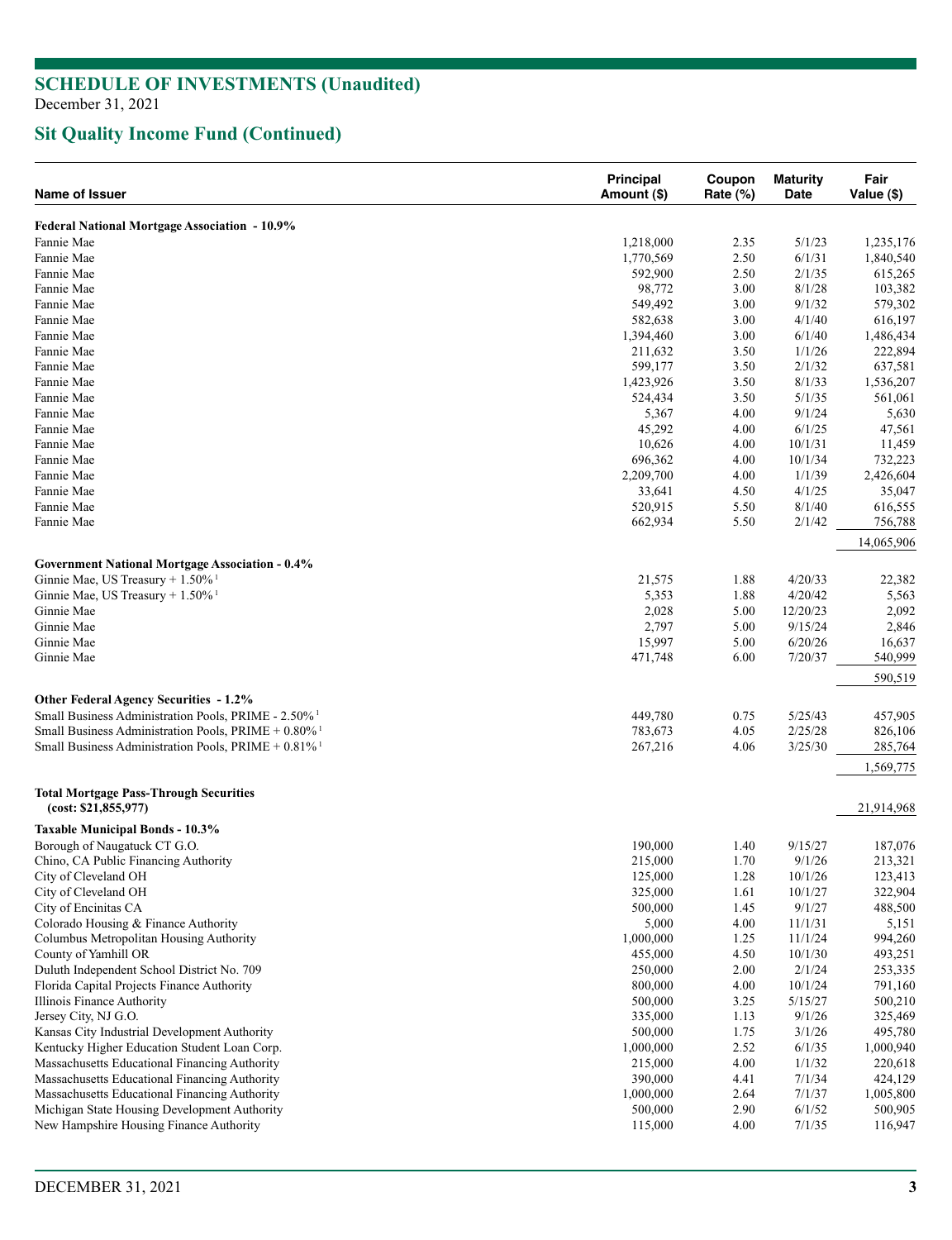## **Sit Quality Income Fund (Continued)**

| <b>Name of Issuer</b>                                                    | <b>Principal</b><br>Amount (\$) | Coupon<br>Rate (%) | <b>Maturity</b><br>Date | Fair<br>Value (\$) |
|--------------------------------------------------------------------------|---------------------------------|--------------------|-------------------------|--------------------|
| New Mexico Educational Assistance Foundation                             | 1,000,000                       | 2.11               | 9/1/51                  | 1,000,900          |
| New York Liberty Development Corp. <sup>9</sup>                          | 450,000                         | 1.41               | 11/15/26                | 440,460            |
| Redondo Beach Community Financing Authority <sup>9</sup>                 | 750,000                         | 1.60               | 5/1/27                  | 749,640            |
| St. Charles Parish School District No. 1                                 | 250,000                         | 2.00               | 3/1/27                  | 252,983            |
| State of Georgia                                                         | 500,000                         | 4.50               | 11/1/25                 | 541,200            |
| Tennessee Housing Development Agency                                     | 30,000                          | 3.50               | 7/1/31                  | 30,464             |
| Warm Springs Reservation Confederated Tribe <sup>4</sup>                 | 760,000                         | 2.02               | 11/1/25                 | 758,860            |
| Wisconsin Housing & Economic Development Authority <sup>8</sup>          | 485,000                         | 3.50               | 3/1/46                  | 506,238            |
| Wisconsin Public Finance Authority (Statler Hilton) <sup>6</sup>         | 350,000                         | 3.50               | 12/15/27                | 274,823            |
| Zachary Community School District No. 1                                  | 285,000                         | 2.00               | 3/1/27                  | 289,956            |
| <b>Total Taxable Municipal Bonds</b><br>(cost: \$13,293,414)             |                                 |                    |                         | 13,308,693         |
| U.S. Treasury / Federal Agency Securities - 29.1%                        |                                 |                    |                         |                    |
| <b>Federal Agency Issues - 2.0%</b>                                      |                                 |                    |                         |                    |
| Federal Agricultural Mortgage Corp., 3 Mo. Libor + $0.37\%$ <sup>1</sup> | 250,000                         | 0.57               | 3/9/23                  | 250,977            |
| Pershing Road Development Co., LLC, 3 Mo. Libor + 0.40% <sup>1,4</sup>   | 1,750,858                       | 0.57               | 9/1/26                  | 1,692,565          |
| U.S. Department of Housing and Urban Development                         | 690,000                         | 4.28               | 8/1/27                  | 691,842            |
|                                                                          |                                 |                    |                         | 2,635,384          |
| <b>U.S. Treasury - 27.1%</b>                                             |                                 |                    |                         |                    |
| U.S. Treasury Inflation Indexed Bonds                                    | 11,373,100                      | 0.13               | 4/15/22                 | 11,539,254         |
| U.S. Treasury Inflation Indexed Bonds                                    | 3,127,150                       | 0.13               | 7/15/22                 | 3,204,291          |
| U.S. Treasury Inflation Indexed Bonds                                    | 13,876,082                      | 0.13               | 1/15/23                 | 14,330,307         |
| U.S. Treasury Inflation Indexed Bonds                                    | 963,720                         | 0.13               | 4/15/25                 | 1,031,011          |
| U.S. Treasury Inflation Indexed Bonds                                    | 3,399,677                       | 0.50               | 4/15/24                 | 3,624,175          |
| U.S. Treasury Inflation Indexed Bonds                                    | 1,185,400                       | 0.63               | 1/15/24                 | 1,261,571          |
|                                                                          |                                 |                    |                         | 34,990,609         |
| Total U.S. Treasury / Federal Agency Securities<br>(cost: \$37,389,903)  |                                 |                    |                         | 37,625,993         |
| <b>Short-Term Securities - 5.6%</b>                                      |                                 |                    |                         |                    |
| Fidelity Inst. Money Mkt. Gvt. Fund, 0.01<br>(cost: \$7,262,180)         | 7,262,180                       |                    |                         | 7,262,180          |
| <b>Total Investments in Securities - 94.5%</b><br>(cost: \$121,881,324)  |                                 |                    |                         | 122, 197, 962      |
| Other Assets and Liabilities, net - 5.5%                                 |                                 |                    |                         | 7,096,454          |
| Total Net Assets - 100.0%                                                |                                 |                    |                         | \$129,294,416      |
|                                                                          |                                 |                    |                         |                    |

Variable rate security. Rate disclosed is as of December 31, 2021. Certain variable rate securities are not based on a published reference rate and spread but are determined by the issuer or agent and are based on current market conditions, or, for mortgage-backed securities, are impacted by the individual mortgages which are paying off over time. These securities do not indicate a

144A Restricted Security. The total value of such securities as of December 31, 2021 was \$19,374,572 and represented 15.0% of net assets. These securities have been determined to be liquid by the Adviser in accordance with guidelines established by the Board of Directors.<br>Zero coupon or convertible capital appreciation bond, for which the rate disclosed is either the effective yi

conversion to coupon paying.<br>Securities the income from which is treated as a tax preference that is included in alternative minimum taxable income for purposes of computing federal alternative minimum tax (AMT). At December 31, 2021, 0.4% of net assets in the Fund was invested in such securities.<br>Municipal Lease Security. The total value of such securities as of December 31, 2021 was \$1,190,100 and represented 0

been determined to be liquid by the Adviser in accordance with guidelines established by the Board of Directors.<br><sup>14</sup> Step Coupon: A bond that pays a coupon rate that increases on a specified date(s). Rate disclosed is as

Numeric footnotes not disclosed are not applicable to this Schedule of Investments*.*